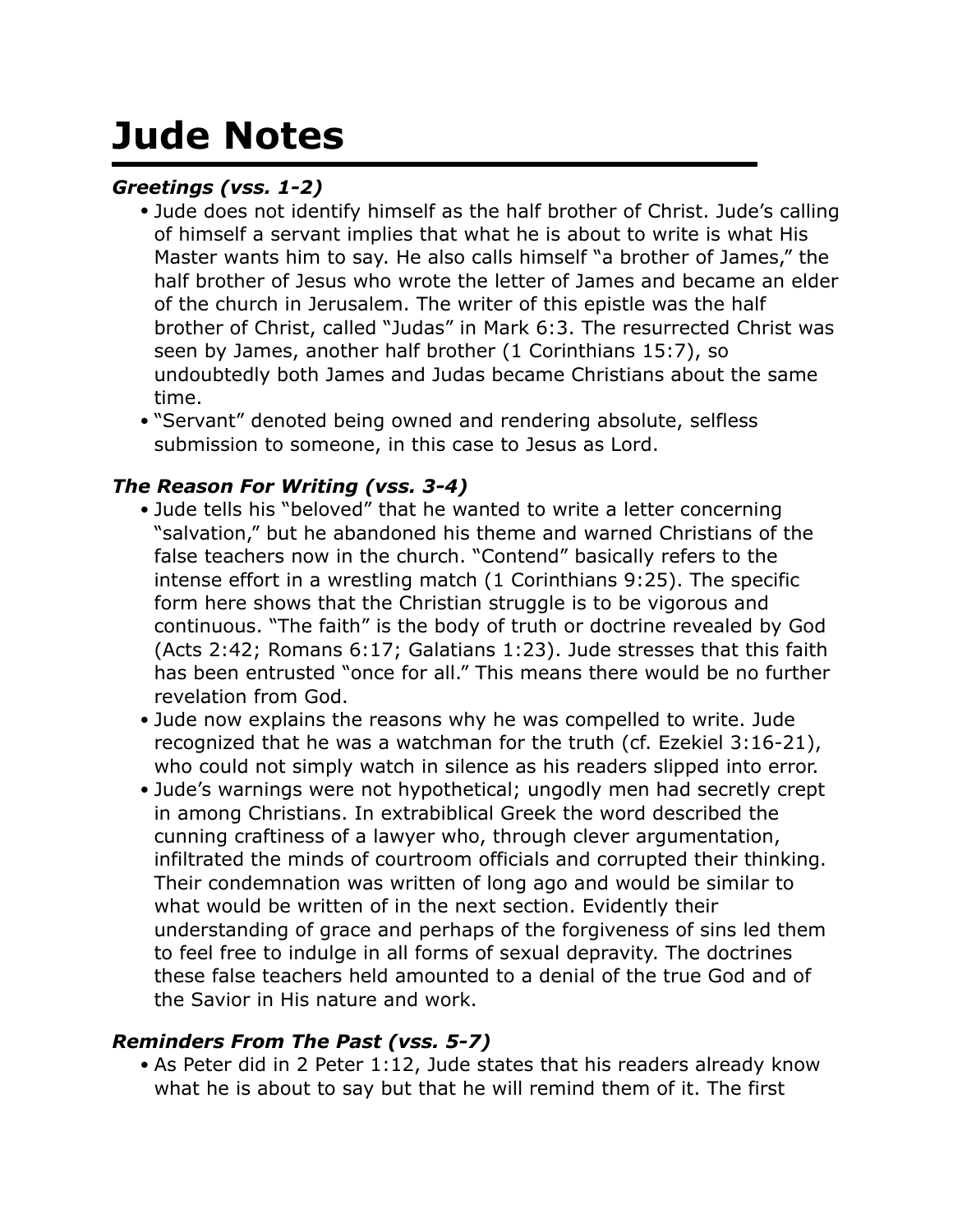example is Israel, who experienced the great display of God's grace in the exodus from Egypt and received His care in the wilderness. Yet they disbelieved. The angels also rebelled from their given duties and were reserved for the judgment.

• In vs. 6, the sin of homosexuality in Sodom and Gomorrah is described as "going after strange flesh" which means, "contrary to nature." It was especially deviant conduct from the God-ordained designed for human sexuality (cf. Leviticus 18:22; 20:13; Romans 1:26-27; 1 Corinthians 6:9; 1 Timothy 1:9-10). Their destruction furnishes a powerful warning against all of that kind of conduct and a demonstration that punishment will come upon the ungodly.

#### *The Ungodly Persons (vss. 8-19)*

- Jude calls them "dreamers" because they who hold these doctrines sustain the same relationship which dreams do to good sense. Their doctrines came from the imagination. They were phony visionaries. In the Old Testament, the term "dreamer" was virtually synonymous with false prophets (Deuteronomy 13:1-5; cf. Jeremiah 23:25-32).
- Jewish literature tells of a struggle over Moses' body (cf. Deuteronomy 34:5-6). Michael refused to condemn the devil, but referred the dispute to the sovereignty of God. So if he had respect for celestial powers, how much more should the human false teachers do so. Rather than having superior knowledge as they claimed, the false teachers had only brute animal knowledge.
- The "love feasts" have been notoriously difficult to interpret. We know from an examination of the New Testament that "love feasts" were not common meals. At least two explanations satisfy the context of Jude without doing violence to the rest of the New Testament which bears upon this subject. Jude's "love feasts" could refer to the continual life of the Christian as he lives in the love of God and His truth. This seems to be Paul's use of the term "feast" in 1 Corinthians 5:8. Jude could be warning Christians of the apostates who pretended to love God, His truth and the brethren, but who were in fact harmful "rocks" among them. Or, Jude could simply be referring to the Lord's supper. It is a feast the church has been commanded to observe (Matthew 26:26-29; 1 Corinthians 11:17-34). We partake of the "table of the Lord" (1 Corinthians 10:21) to remember His death for our sins (Acts 20:7; 1 Corinthians 11:26). Under this explanation, Jude is warning of false brethren who crept in secretly, and although they were partaking of the Lord's supper with them, their error was in fact dangerous to their spiritual well-being.
- In vss. 12-13, Jude piles six figures on top of one another to describe the false teachers. These descriptions are very close to what is stated in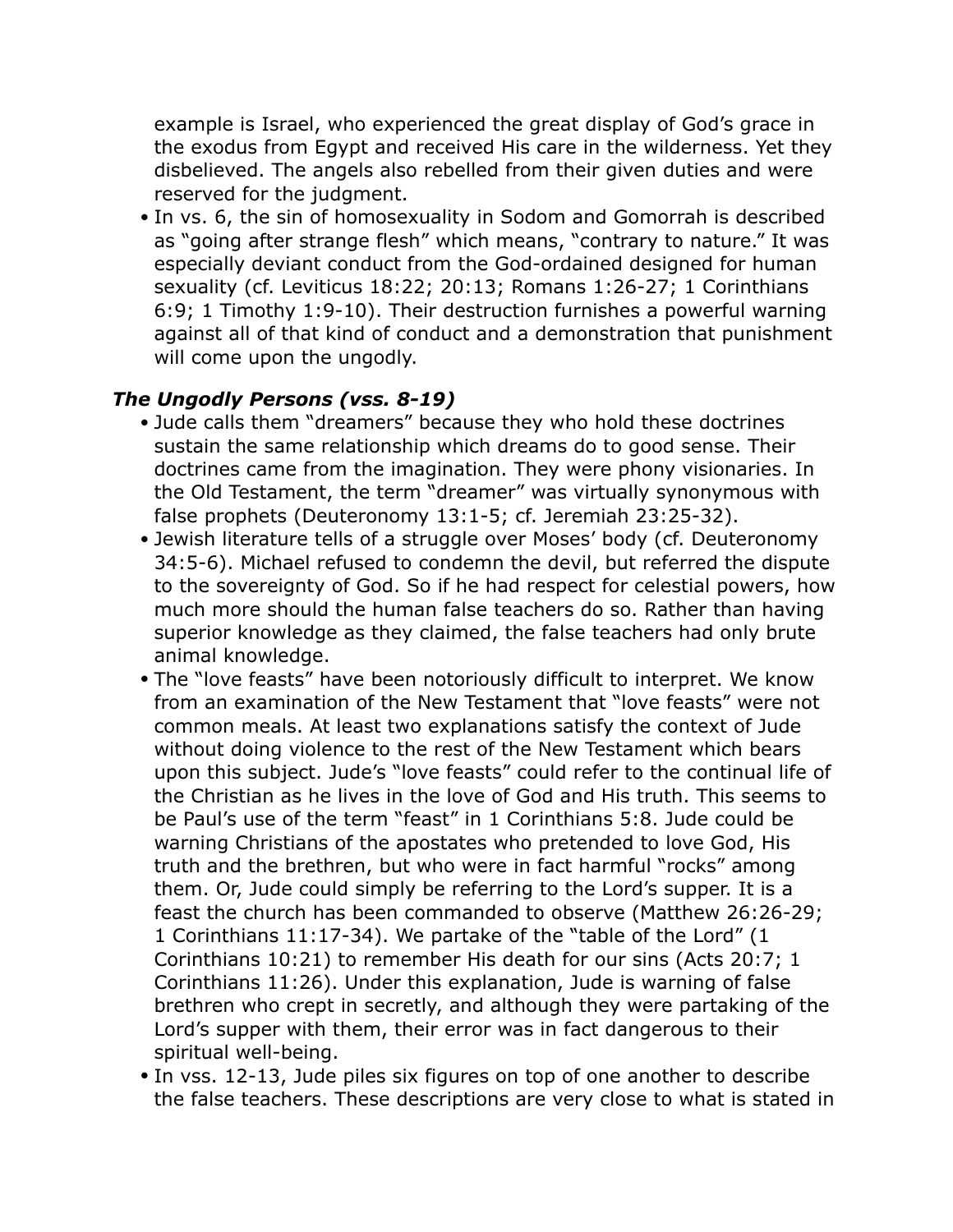2 Peter 2. Next, Jude quotes from the book of Enoch, the last surviving Jewish pseudepigraphical writings. Enoch's prophecy does not give any new information, but is simply a general description of the return of the Lord in judgment. Since it was accurate, it was acceptable for Jude to use it to bolster his argument (cf. Acts 17:28; 1 Corinthians 15:33; Titus 1:12).

- Vs. 16 completes Jude's denunciation of the false teachers as "murmurers" and "complainers." They gave unlimited indulgence to their appetites and passions and they paid special attention to those from whom they could derive benefit.
- How are Christians to act in light of this situation? They are to remember the word of God as given by the apostles. Christ promised that mockers would come, and now they had appeared. Again, Jude returns to a three part pattern of describing false teachers. First, they divide brethren. Second, they follow sensual impulses. Third, they do not have the Spirit, in spite of all their vaunted claims and teaching.

### *Exhortation For Christians (vss. 20-23)*

- The repetition of "beloved" redirects attention back from his opponents to the Christians. Now he gives them a fourfold exhortation for their spiritual profit. First, Christians are to build themselves up. We do this by having fellowship with the Lord and His people, and by continuing in our studies of the gospel of Christ. Second, Christians are to pray in the Holy Spirit. This simply means that we pray according to the Spirit's will as set forth in the written word. Third, Christians are to keep themselves in the love of God. Those who depart from Christ depart from the love of God. Fourth, Christians are to look for the mercy of Jesus Christ. This mercy is ultimately manifested when Christ returns.
- Mercy must be shown to those who were doubting or hesitating. The teaching and example of the false teachers have caused them to be uncertain about the truths of the gospel. There are others who Jude pictures as slipping into the eternal fire but are rescued from error by Christians. Jude uses extremely graphic, coarse language to highlight the degree of danger involved in this type of work. We must always use fear or caution to those who are deep in immorality, lest they, like an infection, spread to those who try to help (1 Corinthians 5:6).

#### *Doxology (vss. 24-25)*

- Jude closes with a wonderful benediction, emphasizing the power of Christ to keep His own. "Keep" means "to guard" or "to watch over."
- Only God has the power to prevent us from yielding to temptation (Romans 1:16). If we do not give in to temptation, we will stand before